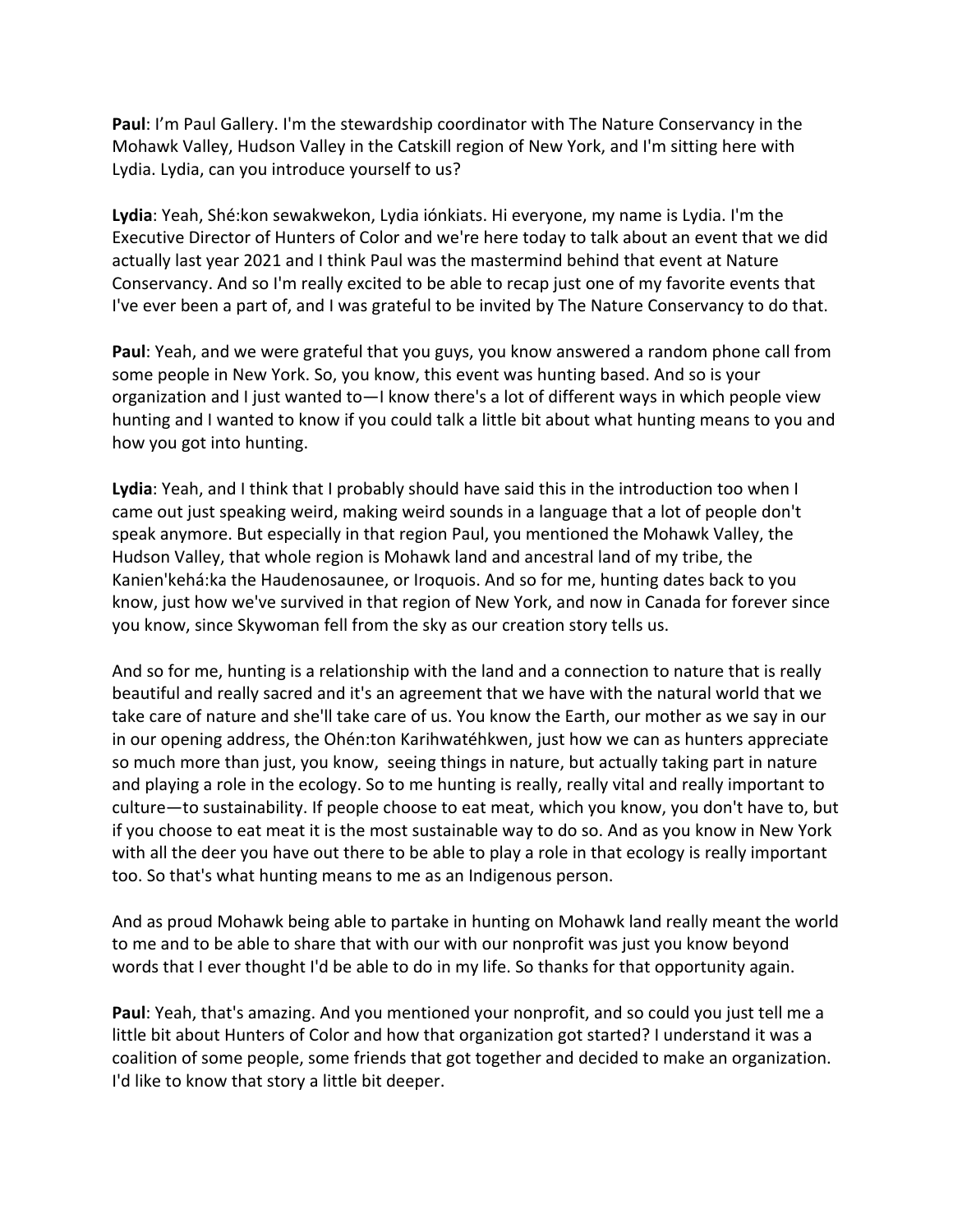**Lydia**: Yeah, absolutely. So Hunters of Color is the nonprofit where I'm the Executive Director and one of the co-founders, there's actually three of us founders. As I mentioned, I am Indigenous, I'm Mohawk, wolf clan, Walker-Mohawk Band of Six Nations of the Grand River, and my co-founders for Hunters of Color are also pretty diverse individuals. Jimmy Flatt is one of our co-founders and he is the child of immigrants. His dad's family comes from the Philippines and the Pacific Islands near the Philippines and his mom is from Venezuela. And then our third co-founder, his name is Thomas Tyner, and Thomas is Black and he grew up in Oregon as did I and that's where I'm calling from right now—the Chepenafa Band of the Kalapuya land out here in Oregon. And Thomas grew up in Oregon in the state that's only 2.2 percent Black. But for all of us, it kind of came together because we met in college at Oregon State University—go Beavers!—and Thomas and Jimmy hit it off right away just through hunting and we always talked about, you know, getting together just to hunt together. Most of us, you know, we're outdoors, we're already outdoors people, Jimmy, Thomas and I, and it was interesting though when Jimmy and Thomas started talking about what it was like to be hunters of color, to be people of color who hunt. Because as I mentioned, you know, Oregon as a state is not very diverse, but it's something that Thomas said he really started to notice when he was out on the mountain. He said that you know at archery events, for example, we have some really cool 3D archery events out here. That's when he noticed that he was he was the only Black person on the mountain fairly often whenever he was hunting. And then Jimmy said the same kind of thing. He grew up in California near the Bay Area, which is the second most diverse part of the United States, second only to New York City I believe, but he grew up in a very diverse part of the country. And then he said that diversity just went away when he was out hunting, especially in the Bay Area there's a lot of duck hunting, deer hunting, and he said that he just wouldn't you know, all of his friends when he would try to get them to go hunting with him, they'd say "no man, we don't do that, that's not for us. You know, we can go hiking or something but we're not, we're not gonna go hunting," and even so much as to say, "you know, that's a white person's sport." And so Jimmy, who has all this diversity in his background was really hurt by that. You know, why should anything belong to any one race, you know, any one ethnicity or any one background, especially anything in nature?

You know, we believe that nature is a human right. Nature and the access to nature and equitable access to the outdoors—that that those are human rights. And so all of us kind of came together with these backgrounds. As I mentioned, I'm Mohawk—my dad's Indigenous, my mom is white—and I had this weird confluence of identities in myself where my mom who grew up in a rural town out in the outskirts of nowhere, Oregon, you know who grew up eating wild game, hunting and fishing, her family was always hunting and fishing just to put food on the table. It was a way of life. You know, it's how you ate. And then my dad, who grew up in a city, had the opposite experience where he still to this day has never fired a gun, you know, he grew up in a place where firearms were not seen as a tool with a means to an end to procure meat for your family, but as a weapon that had traumatized a lot of communities. And so I had these like really interesting very different identities juxtaposed growing up and in my parents and so I brought that to the table and Jimmy and Thomas brought their own experiences and all of us together, long story long, that's how Hunters of Color came to be just from our own experiences as outdoors people.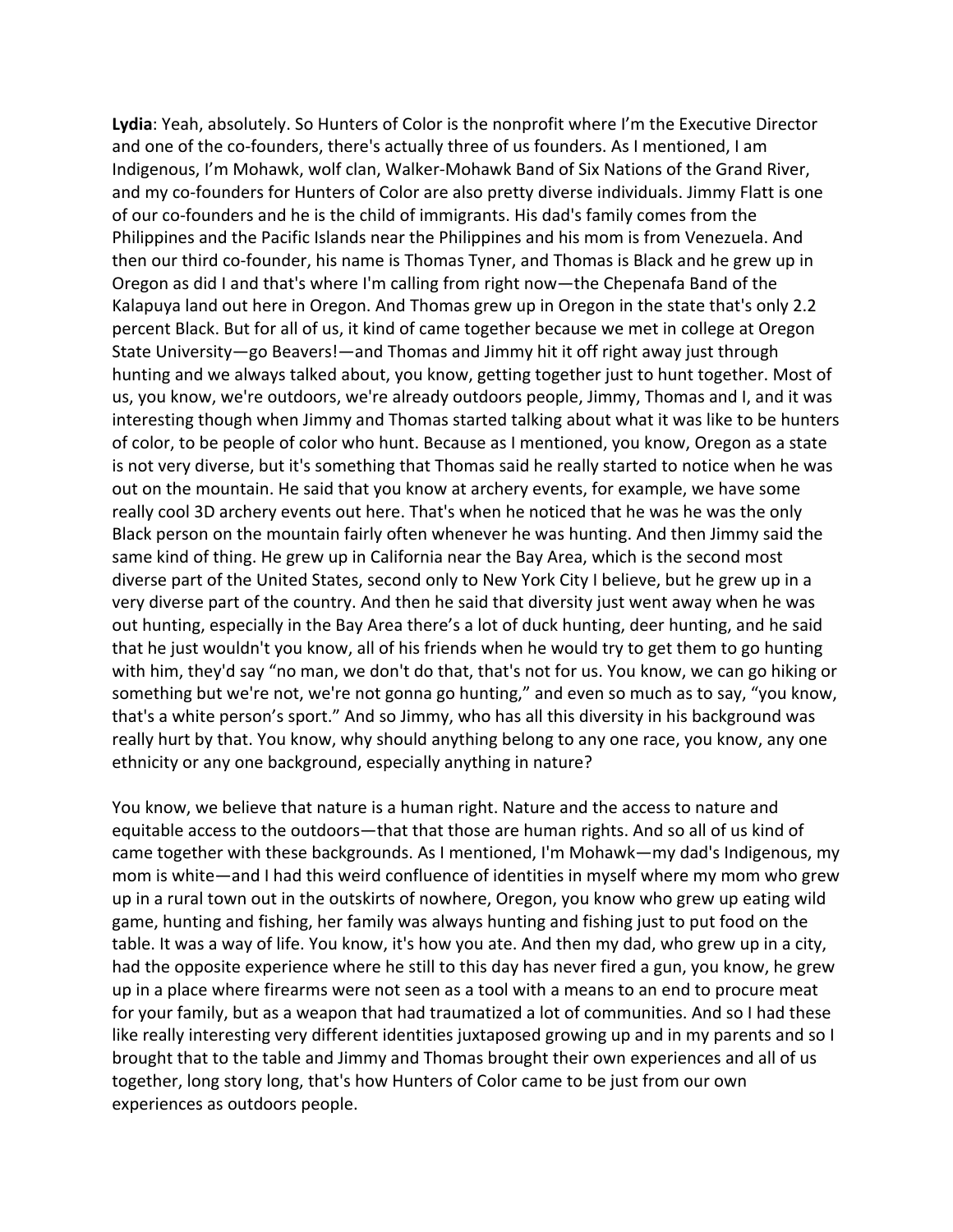**Paul**: That's awesome Lydia. That's a really great origin story and I think it's perfectly lengthed, you know, it gets into the diversity inherent in your guys' lives and what you're bringing and showing in representation to the larger hunting community, and that's awesome. And I mean you know, I think the numbers show it too, right? I can't remember the exact statistics but isn't there a census, isn't there census data out there about how monochrome the hunting community is?

**Lydia**: Yeah, absolutely. Thanks for remembering that. Data from the U.S. Fish and Wildlife Service from all licensed hunters, everyone who's buying a hunting license up until the point where the data was collected, that showed that 97% of all hunters identify as white or Caucasian.

And that was shocking in and of itself, but also not that surprising based on our own experiences, right? But shocking in that in a country as diverse as the United States, in a country that literally—it's all indigenous land. We all come from hunters at some point, all of our ancestors hunted—how we got to a point where there's so little diversity in hunting itself was really troubling. And so that's where Jimmy, who when he picked up the phone to call Thomas and talked to him about this article he just read, Jimmy is an engineer by trade and so he sees this, you know, 97% of hunters are white, you know juxtaposed to the to the fact that only 63 or 64% of our nation identify as white. So there's some problem there, right? There's some kind of inequity or some kind of some kind of accessibility issue and Jimmy as an engineer by trade wants to figure out what the problem is. And so he picked up the phone and called Thomas to say, you know, in August 2019, "this is what we need to do, we need to we need to do something about this problem," because it is an issue. You know, clearly, we don't get to a point where there's so little diversity in any situation on accident.

And so our goal with Hunters of Color was to look into some of those reasons, look into some of those barriers for entry for BIPOC—Black, Indigenous, People of Color—and to break those barriers down and create equitable and accessible opportunities for people of color to get into hunting. And one of the biggest barriers, there's a whole list of them on our website at huntersofcolor.org, but one of the biggest barriers is land access because 98% of all privately owned land in the United States is owned by white Americans according to the USDA. And so that was an instant, you know, no-brainer. One of the biggest issues we're gonna have to tackle to create equitable, accessible opportunities is land access. Which is why when we got the phone call about The Nature Conservancy being willing to open up this land for our programming for people of color, it was like a light turned on, you know, it was like, "ah, here we go." Here's an opportunity to really make a difference and make an impact in a place where in equity has happened, in a place where you know, as I said, it's all Indigenous land and between that and between redlining and Indigenous people being pushed off of our ancestral lands, the fact that The Nature Conservancy has that power to be able to say here come hunt, you know, here come run this programming on Mohawk land. That was really powerful. I think it all ended up working out together. You didn't know I was Mohawk, but it ended up working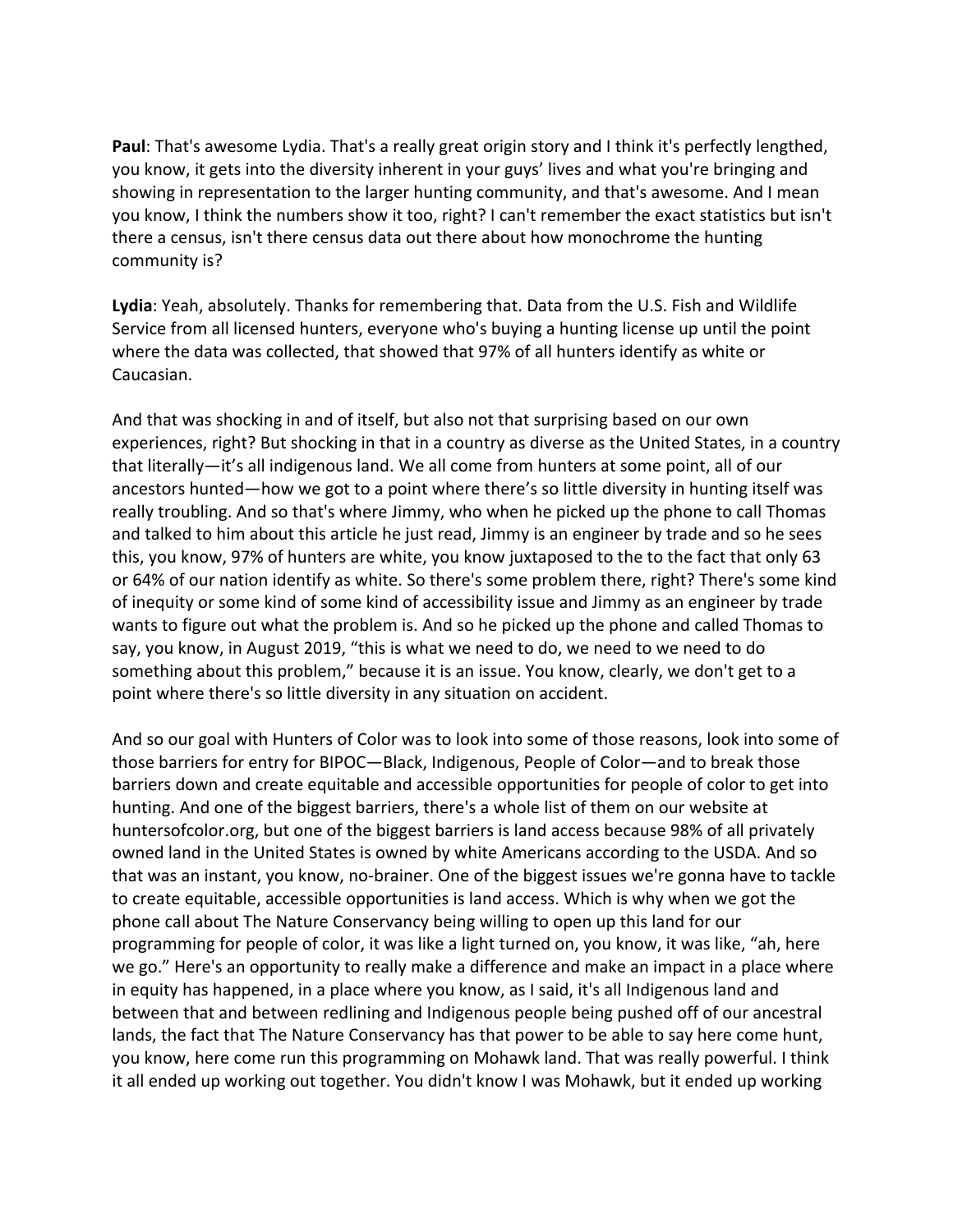out together really well. And it was just really one of the best weekends I can remember in a long time.

**Paul**: That's awesome. Yeah, it was for me too. That event was really something special. You know it was, it was a coming together of a year-long planning process. And you know, you guys also at the same time, that was not the only thing you were focused on, so thank you for giving us the time and energy that you did to make it such a success. And I was wondering like, you know, it was it was a big weekend. There was a lot of emotion, there was a lot that happened. What moments really stood out to you from that experience?

**Lydia**: Oh, yeah, that is hard to think of just one, just one experience. But I mentioned earlier the Ohén:ton Karihwatéhkwen which is the opening address, the Thanksgiving address that we, as actually Haudenosaunee the whole Confederacy, have shared since we were given the Great Law of Peace which elders, you know point back to thousands of years ago, some Elders say a thousand years ago. But a tradition, an opening address of gratitude and Thanksgiving address that it's sometimes called, that I was actually able to share that we as Haudenosaunee when we gather in groups of two or three or more we say this Thanksgiving address, and so it felt very appropriate to come together and give these greetings to the natural world—the words that come before all else—these greetings to recognize, you know, the land that we're on and to show gratitude to the plants and the animals.

I think that being able to share that around a campfire the first night where Paul and Paul's partner Libby, you know, making pizza. It was just such a, it was such a beautiful like entry into the weekend that just showed, I think, a reverence for the land and for what our goals were to connect to the land and be connected to nature and also to each other just being able to sit around that fire and share that and opening address with you all and with the land and sharing the sharing the pizza as well (awesome little pizza oven that you all have!). That was probably one of my favorite moments.

**Paul**: Yeah. It's so tough to like pick one specific thing. I think it's a, the talking about the address, like that that for me too, it was tone setting for the entire weekend and it was, to be able to share and to be humbled, feeling so humbled that you would share that with us. And then also, you mentioned the making of dinners and I have like this in my head memory of Jimmy handing me a bag of corn flour and being like, "okay, you're gonna make arepas and I know you don't know how but like here we go." And there's just this Venezuelan music playing in the in the cabin and we were like, and I learned to make arepas with you know, 20 other people or whatever. And I just had this vision of like Jimmy at the grill, like this big smile and all of the conversations that came out of that and all the smiles that came out of, you know, sharing in that food and that culture together. That was like such a takeaway for me of the importance of the work and the importance of sharing these experiences.

**Lydia**: Yeah. I think that that night too making arepas and I think it was really beautiful to be able to share in part of Jimmy's culture, too. You know, we're making arepas and you know, we're kind of all dancing to salsa music. Paul's over here making the Harina P.A.N. into the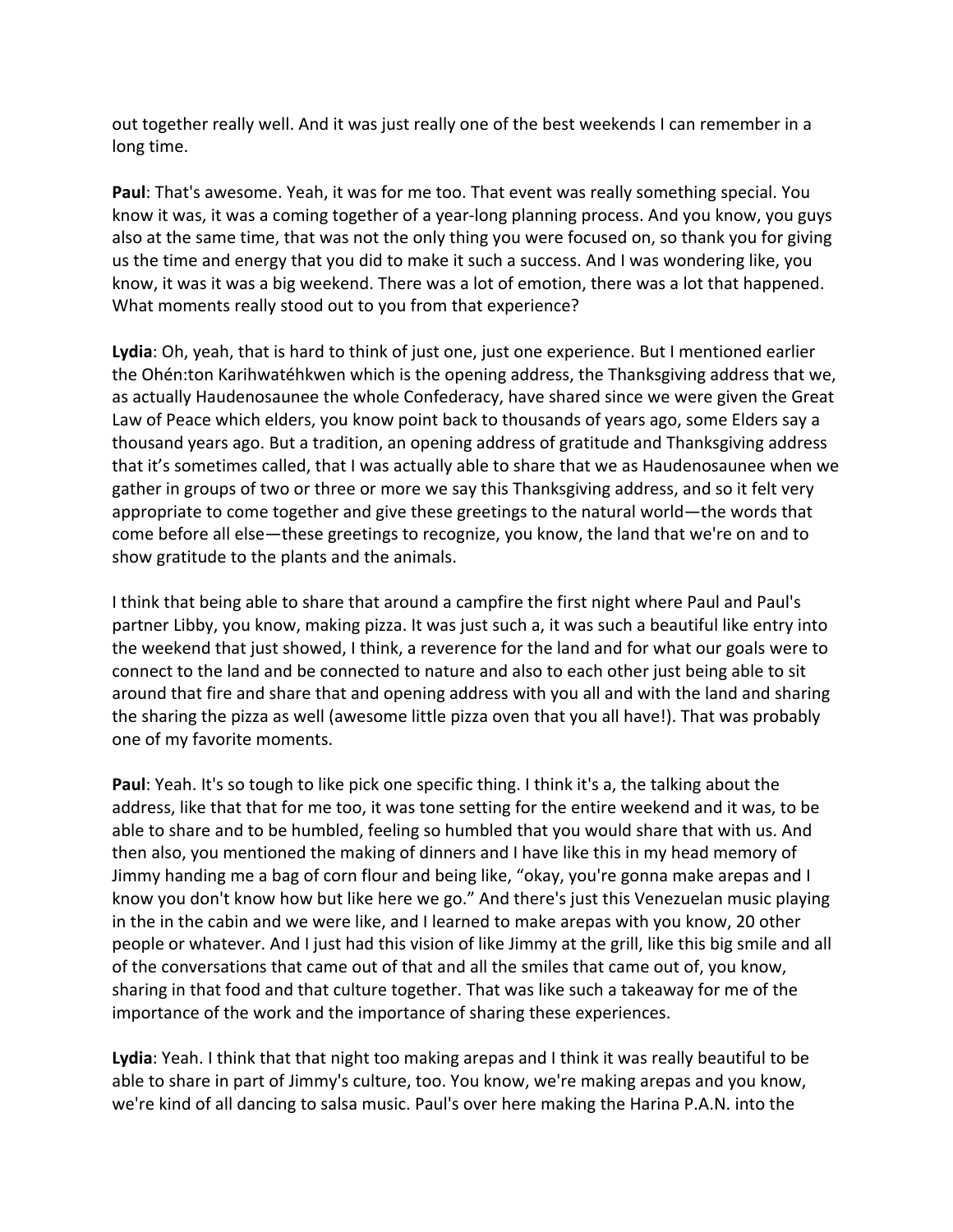arepas and it was so fun. But yeah, I think being able to share in that culture, too, and being able to be in community with such diverse people being able to share, you know traditions from all of our backgrounds. That's something that, you know, it's part of why it's so important for Hunters of Color to exist because as long as we, as long as there ever is anything that's monochrome, monoracial, or lacking in diversity, you know, we're lacking in that, in that flavor. We're lacking in that culture. We're lacking in diversity of thought and problem-solving skills. And so I'm glad that those are two, you know, very culturally specific things that we were able to share that weekend that stood out to both you and I.

And I do want to share, before we move on a little bit, but in the opening address, we actually do give thanks to the animals. And so that's Teiethinonwaratons ne Kontiriio, which is like, we give thanks, we see the animals, we recognize the animals. And just being able to do that the same way that you know, my family, my ancestors have done for thousands of years in that same part of the world. I think really does set the tone and shows that we're here as part of nature. We're not here to dominate or to, or to you know—we're not out here just to kill things. You know, there can be so much of that negative, negativity in even mainstream hunting culture, and a lot of that is what we're trying to break down, those narratives that we are just being a part of nature and that we love and care for nature in our own way as hunters. So I'm glad that you thought that set the tone also, Paul.

**Paul**: Yeah, I mean, how could it not you know. I'm coming from it from a perspective of somebody who cares about the land and thinking about land holistically and so it really was. It felt it felt like we were coming home—I don't know how to explain that other than to say that.

And I think part of taking care of land is stewardship, right, or conservation as we're calling it nowadays, and that's something that I know the Indigenous peoples of the Americas have been stewarding and keeping the landscape for time immemorial. And maybe you could talk a little bit about how Hunters of Color, how that influences, that legacy of stewardship and conservation influences Hunters of Colors' mission and the work that you guys do.

**Lydia**: Yeah, absolutely. Well first and foremost, I think that it's really important to point out that hunting in the United States—we're talking about, you know, the kind of hunting that we do, Paul does, that Hunters of Color does—hunting in the U.S. alone contributes \$1.6 billion a year to conservation causes. And that's through the Pittman-Robertson Act, that's through the other acts in fishing and boating that money when you buy licenses actually contributes directly to conservation causes. And so a lot of people don't know that that's how most states actually get the majority of their funding for their DNR departments, or Departments Fish and Wildlife.

And so it's clear to us that it's really important for Hunters of Color to emphasize that part of hunting and that part of outdoor recreation that this, that hunting and fishing and boating, are some of the only things that are actually when you're outdoors partaking in nature and recreation, you're actually giving back also just by doing the act of buying the license and hunting or fishing. And so that's really important for us to highlight especially as our nation becomes more and more diverse and as less and less people do hunt. So, you know by the year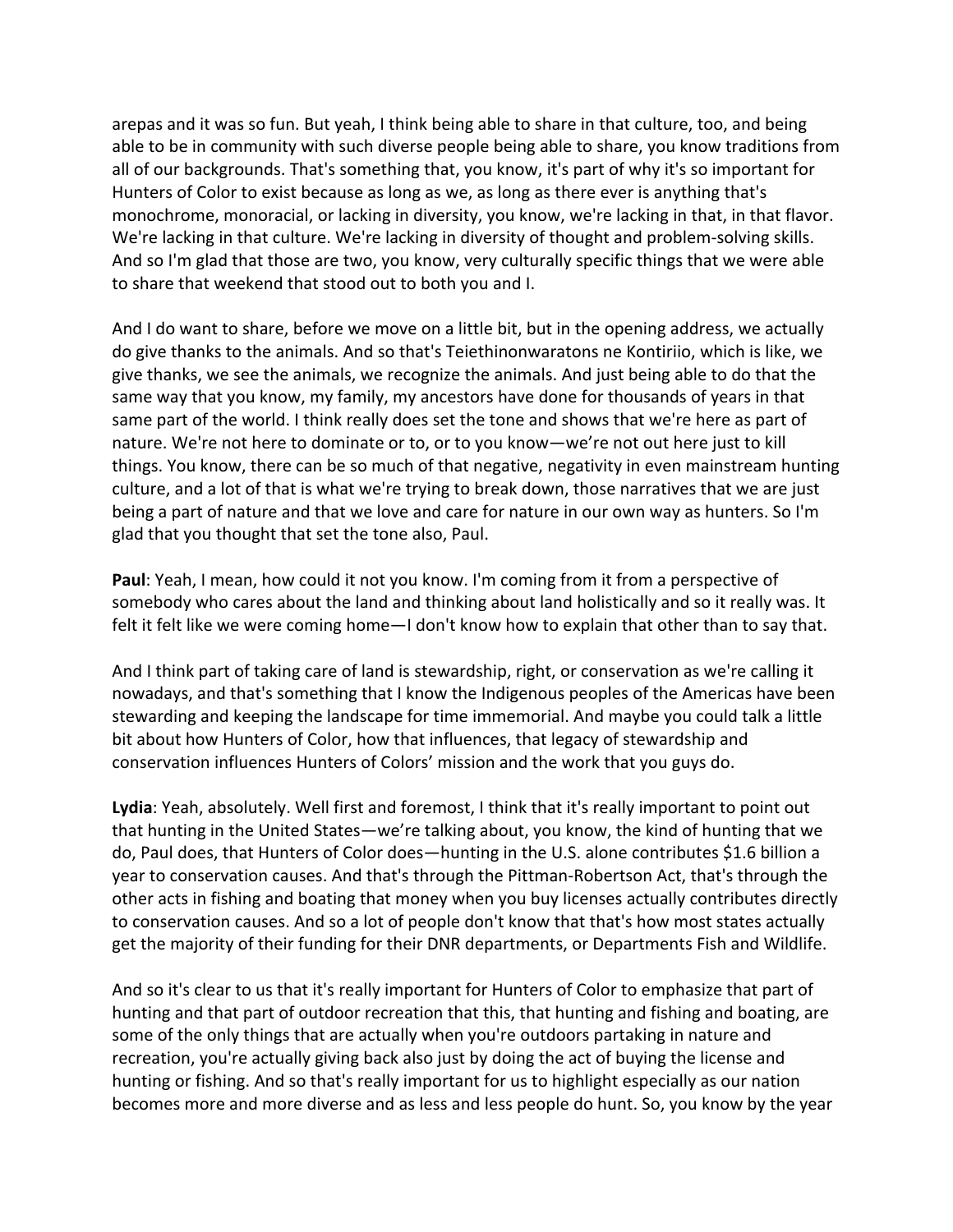2044 the U.S. Census says that that the U.S. will be majority BIPOC, majority people of color. And so if we're going to continue to seek conservation dollars through things like hunting and fishing, we need to make sure that people of color have access to those things in an equitable fashion.

So that's first and foremost, but then also conservation as an idea, even the North American model of wildlife conservation, all of these things are, you know, were built around the same group of people with the same, you know mentality and the same thoughts and mind from a very Western standpoint. Whereas, you know, in Indigenous relationship with the land, we don't say conservation necessarily, you know, it's a relationship with the land. And we believe at Hunters of Color that conservation as we call it today is actually just Indigenous knowledge. It's the way that we've interacted with the planet, the agreements that we've had with the planet, with our mother the Earth, and with the animals and the plants that we believe that through reinstating those truths about who we are as Onkwehonwe, who we are as people in relationship with the land is how we get back to a healthy planet.

So I think that for us, at Hunters of Color, conservation is the idea of racial healing because it relies on and requires us to center not only, center Indigenous thought and practice but to allow and to empower and to share power and privilege with Indigenous people leading conservation efforts.

**Paul**: You mentioned the North America model of you know, wildlife management and sort of this history we have, this Western history of sort of the I guess you could call it the European management of the wildlife in this country, and it's often toted as the greatest wildlife management system in the world. And this is probably super controversial to say this but I think that maybe the Indigenous managers of wildlife that existed here for thousands and thousands of years before the European colonization did a much better job.

I mean this, couldn't it be argued that the species that were here that were stewarded for so long. I mean the Europeans showed up and we drove almost everything to extinction, realized that we needed rules, and then even the rules sometimes, you know, we still lost species in that time period. And I don't know. I mean, what do you think about that?

**Lydia**: Yeah, absolutely. And there's a whole, I mean you can read, there's a scholar named Mateen Hessami who has written an article called "Indigenizing the North American Model of Wildlife Conservation," and he's an Indigenous hunter actually in British Columbia. But there's been a lot of looking into how the North American model of wildlife conservation works for certain people and doesn't work for other groups of people. And so beyond all that even, and beyond some problematic history with the North American model of wildlife conservation, just the idea of conservation as a whole is so Western, is so colonial, is so European and foreign even to Indigenous leadership because we had no need for conservation, because it was, we wouldn't take to a point where animals or plants couldn't come back. You know, we wouldn't have these problems of overhunting and fishing when we were able to govern for thousands of years before European contact. And I think that that's really important in understanding, you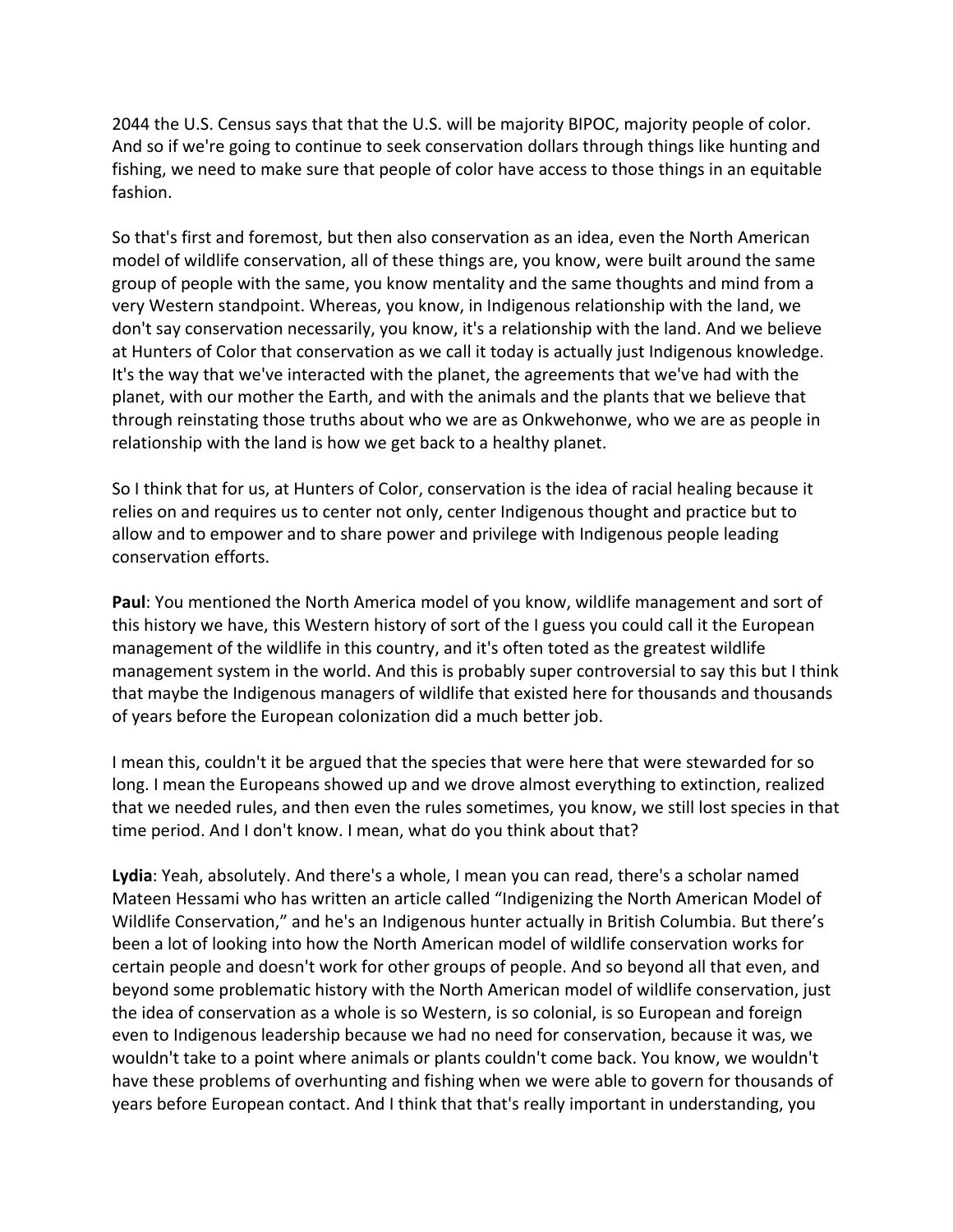know, and as I say relationship with the land, and as we talk to people who are probably not hunters who are listening to this that that's our goal. Our goal is to restore that care, that loving care and loving kindness and community with nature, communion with nature.

And yeah, I think you're absolutely right that, you know, there's something, there's a wisdom that's passed down I think in most tribal communities, but certainly amongst Haudenosaunee that you don't take the first of anything you see and you don't take the last of anything you see, if that's the foraging, if that's mushrooms, if that's hunting, you know, not "If that's the only deer I've seen I'm gonna shoot it," you know that kind of thing. There's wisdom that's passed down that is just an understanding. It's if you don't do that, if you don't take the first or the last you'll never take the last, you know, you'll never you'll never be the person that drives a species or a plant or something to extinction. But I think that there are a lot of people who don't understand that connection between hunters and nature or that connection between hunting and conservation or even think that hunting is antithetical to conservation. But what do you as a hunter in that region in New York, how do you feel that hunting is important? And how do you as a hunter, you know, navigate all of these different ideas?

**Paul**: There's a lot of different reasons why I hunt. But conservation or you know, essentially a relationship to the land, is how I like to think about it. That is my primary reason—it is where I derive my, that type of sustenance. So if I want to eat meat I will harvest it myself or I will take it myself. And I think that probably the most important thing hunting does for me and what I think it could do for everyone is help nourish that relationship to the land, because if you are aware, you care, and I think that to me is like the beating heart of conservation is caring and wanting to take care of. And so if you can connect somebody to nature in a way, in a lifesustaining way through food or, you know, that really creates an unbreakable connection to the land and something that's so powerful. And so to me that's like the one of the huge, or one of the largest things that hunting can do for people.

But there's also, I mean—and we could talk about the science too, right?—I mean, there's also this aspect of, you know, in New York we deal with massive overpopulation of deer. And, you know, there are certainly hunters in New York who think there are still not enough deer out there, but that's not the case and you know as a land manager part of what I do is working on deer control, and how do we protect our forests, and the issue there is obviously there's so many deer, they eat a lot of food and that food just happens to be the next generation of our forests. Not only are hunters actively helping to control those deer populations, but they're also innately aware of those issues and willing to work to protect those forests, to protect those deer herds. And so I think that's also another way to think about it. But those are kind of the two ways that I connect conservation and hunting.

**Lydia**: Yeah, I always say you can't care about something you don't know about. I think the part of that is the connection that hunters have with the land that is so unique and so beautiful to be able to look at it holistically as not just beauty of nature, but also our place in it.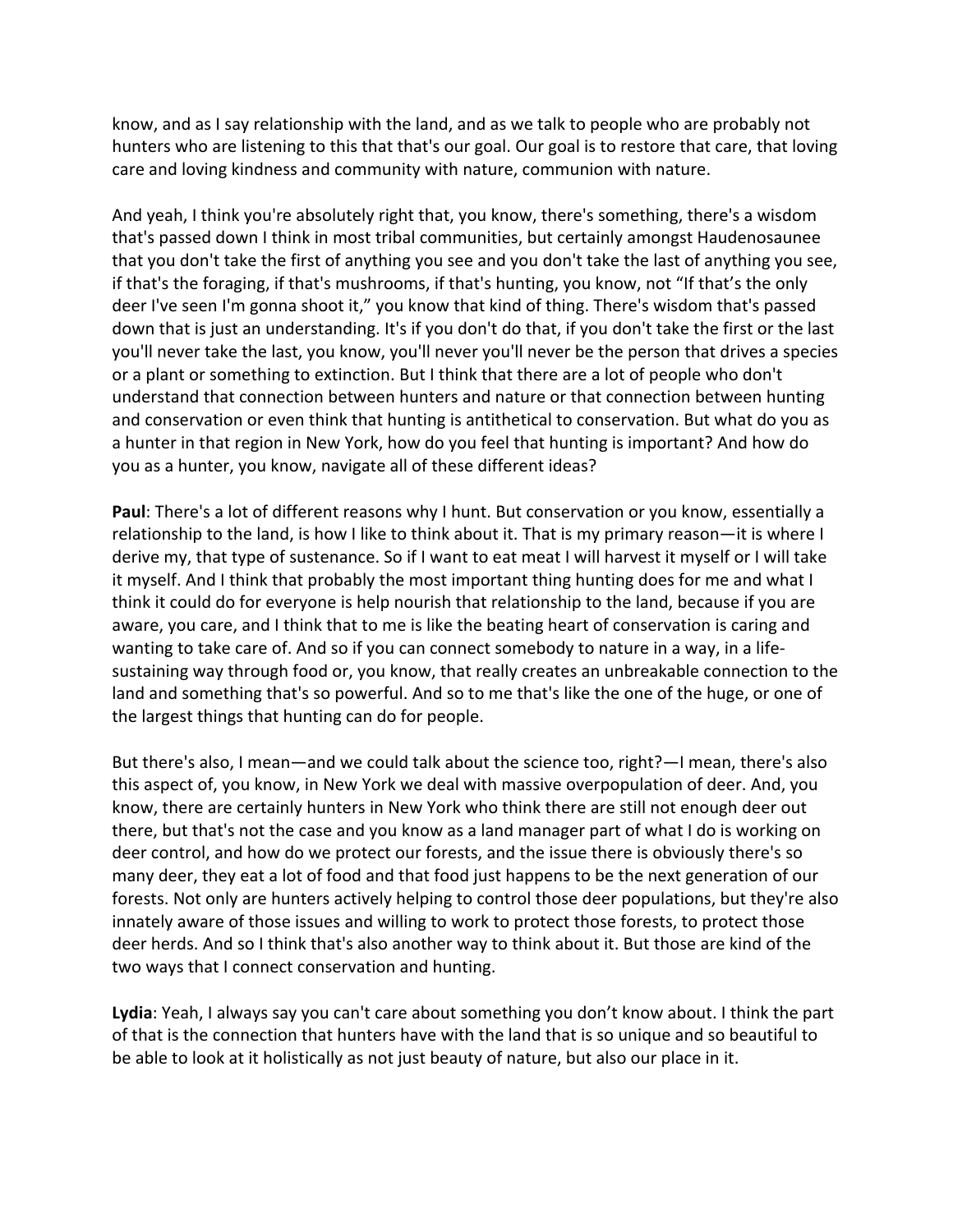**Paul**: I did want to talk a little bit more about the event that we put on. You know, we touched on lack of diversity within the hunting community, but you also touched on the fact that this country is not going to be predominantly one color in the future. And can you talk a little bit about the reception that Hunters of Color has gotten from people of color about engaging?

**Lydia**: Yeah, absolutely. And that is, I think, that's been one of the saddest things to hear and to see is "no we don't do that, you know, hunting's not for us, hunting's not for me," and that's been really sad because it's clearly, it's a myth. It's not true. And as I've mentioned, as I always say, all of our ancestors were hunters, successful hunters at some point or else we wouldn't be here today.

And you know, so often, too, we see barriers to entry for people who have immigrated to this country, for example, who maybe hunted where they, in their home countries and they immigrate here and the laws are difficult and different in every state and maybe there's language barriers. And also there's so much pressure on immigrants. So I think that one of the big things in what we're working on is being able to create equitable opportunities for people who are immigrants, regardless of immigration status, and to be able to keep those connections, those cultural ties to hunting. As you as you witnessed, you know, we made arepas when we were on this hunting trip and we make venison arepas, you know, as Jimmy's family would in Venezuela. And so, anyways, that's one thing that's really important to us when we talk about interest and barriers for BIPOC communities is the immigrant community and how we really want to make that more equitable and accessible for immigrant communities that are so important in the diversity of our country and in the building of our country.

And also when we talk about BIPOC communities, and there is that, you know, like "oh that's not for us," at the same time, even though that sentiment, those myths do exist, at the same time a study was done in 2018 by a group called America's Wildlife Values. And they found that young BIPOC have more interest in learning how to hunt than even young white folks do. And so as the younger generation, you know, isn't hunting as much, there's clearly more draw towards hunting from 18% of Indigenous youth that they polled are interested in hunting, 16% of Black youth that they polled are interested in hunting, 15% of Latino or Hispanic youth are interested in hunting and then it was 12% of white youth and 11% of Asian youth. So as a whole, you know, the BIPOC, or the young BIPOC, are more interested in learning how to hunt. So for us that just shows the need to create spaces, to create access to say, you know, we recognize these barriers like land access and we're going to work with The Nature Conservancy to open up areas of access. And so that's why this event was really, really huge to us.

You know, the hunters that came on the event are part of our mentorship program which we have, you know, as I mentioned nationwide. You know, when they showed up, a lot of folks didn't have hunting gear because why would you, you know, as a new hunter? A lot of these folks don't have access to, you know, properties to hunt and that all, you know, leads back to these barriers to entry that we're able to break down through our mentorship program, through relationships and connections with people like you, Paul, at The Nature Conservancy.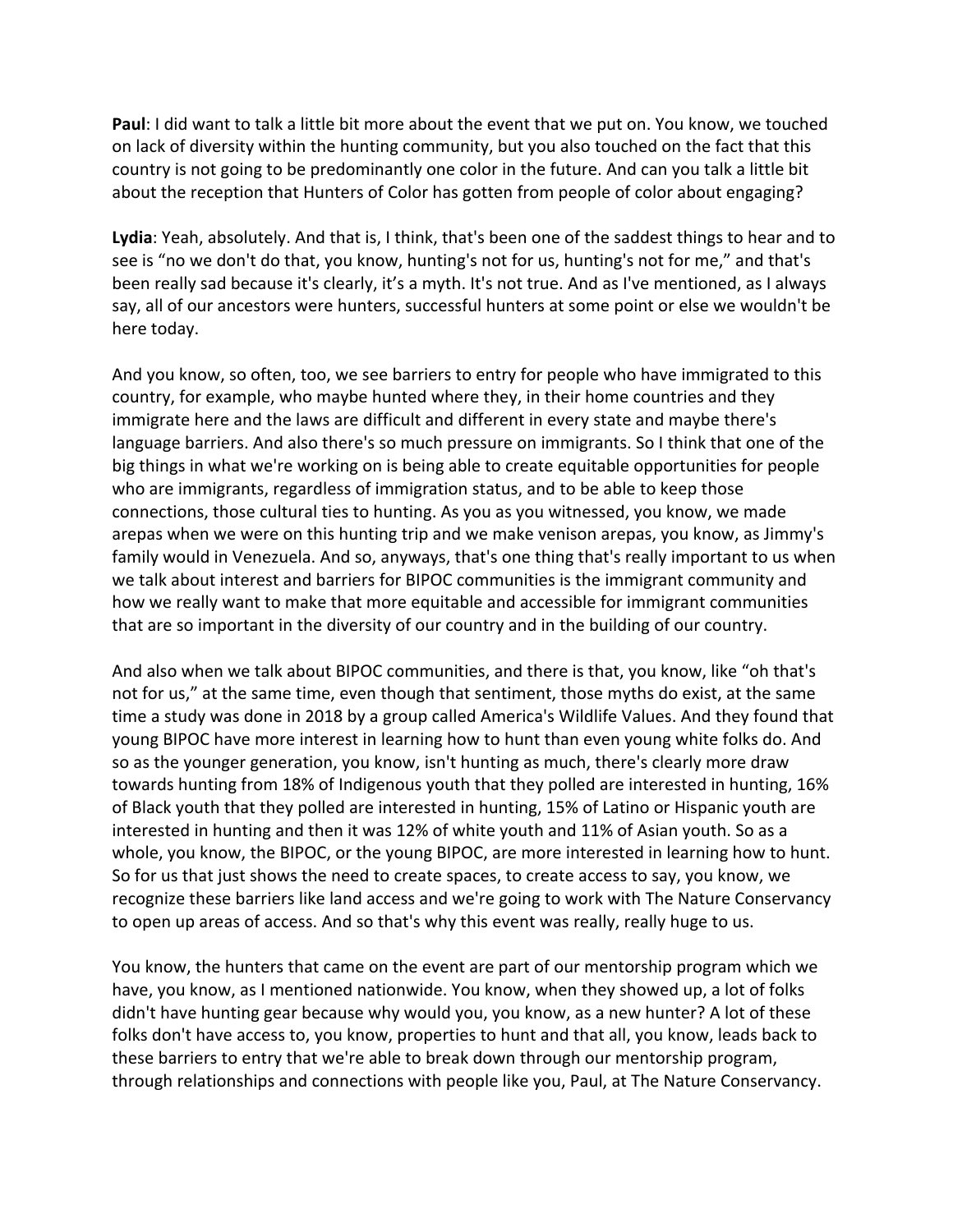And this event I think was really important in a lot of aspects, but being able to access land and being able to access tools that our hunters were familiar with, or comfortable with I should say, our hunters would be comfortable with, because as I mentioned earlier, I come from, you know, my dad who's Indigenous my mom who's white, in a very, very different outlook on hunting and a different outlook on firearms, which have been something that, you know, as anyone who lives in BIPOC communities can tell you that that's a big area of contention.

We even, you know, we had a question from a community member a few, about a year ago, who said "how are you going to expect people to come into hunting and use firearms when they come from communities that have been traumatized by firearms, or traumatized by illicit use of firearms?" And it was, it's a great question, super important. And our first goal of course is to, is safety at all times. And our second goal also is to be able to use firearms as a tool and change that narrative and show people like my dad, for example, that when we use firearms we're doing so to procure meat for our families, to provide for our loved ones to have that connection with nature that we're talking about earlier. And also, we, you know, more than anything tell people you don't have to actually use firearms. You don't have to hunt with a rifle in order to go hunting. And so we were we were conscientious in this, for this event and made the decision to use crossbows. And, you know, we've since got our mentees set up with upright bows, which is actually my preferred, and actually Jimmy, our co-founder Jimmy's preferred method of hunting anyways. And for a whole, I'm sure we go into a ton of that, a whole list of reasons why I prefer upright bow and why we prefer bow hunting to rifle hunting, but we were really conscientious about that, and I think I think that that made it more accessible to people who may or may not be comfortable with firearms. And I think that's really important to show that you don't have to, you know. My family didn't use firearms until the 1500, 1600s, you know, and we did all right deer hunting up in New York. So it's something that we'd really like to be able to show people, too, that that is an option and that is how we how we handled this event.

**Paul**: That's awesome. There was a lot less deer back then, too, so that's pretty impressive, you know, the reason that The Nature Conservancy was here is, there were a lot of reasons, but one of them was land access and we've talked on that a lot. But also there's a lot of barriers to access and there's a lot of difficulties that Hunters of Color face, both the organization and the community. And I just wondered if you could talk a little bit about some of those difficulties, or you know, the reasons those barriers that people of color get specifically when trying to be outdoors.

**Lydia**: Oftentimes people will ask us, "do people of color actually experience barriers to entry than, say, you know a young white hunter who's looking to get into hunting that hasn't had access?" And so I think that the reason for existing as even in our name, Hunters of Color, is because the answer is yes, there are barriers to entry that are unique to BIPOC—Black, Indigenous, People of Color—and one of those of course is land access, but you have to, in order to understand these barriers and to even have hope for the future, you need to see the history.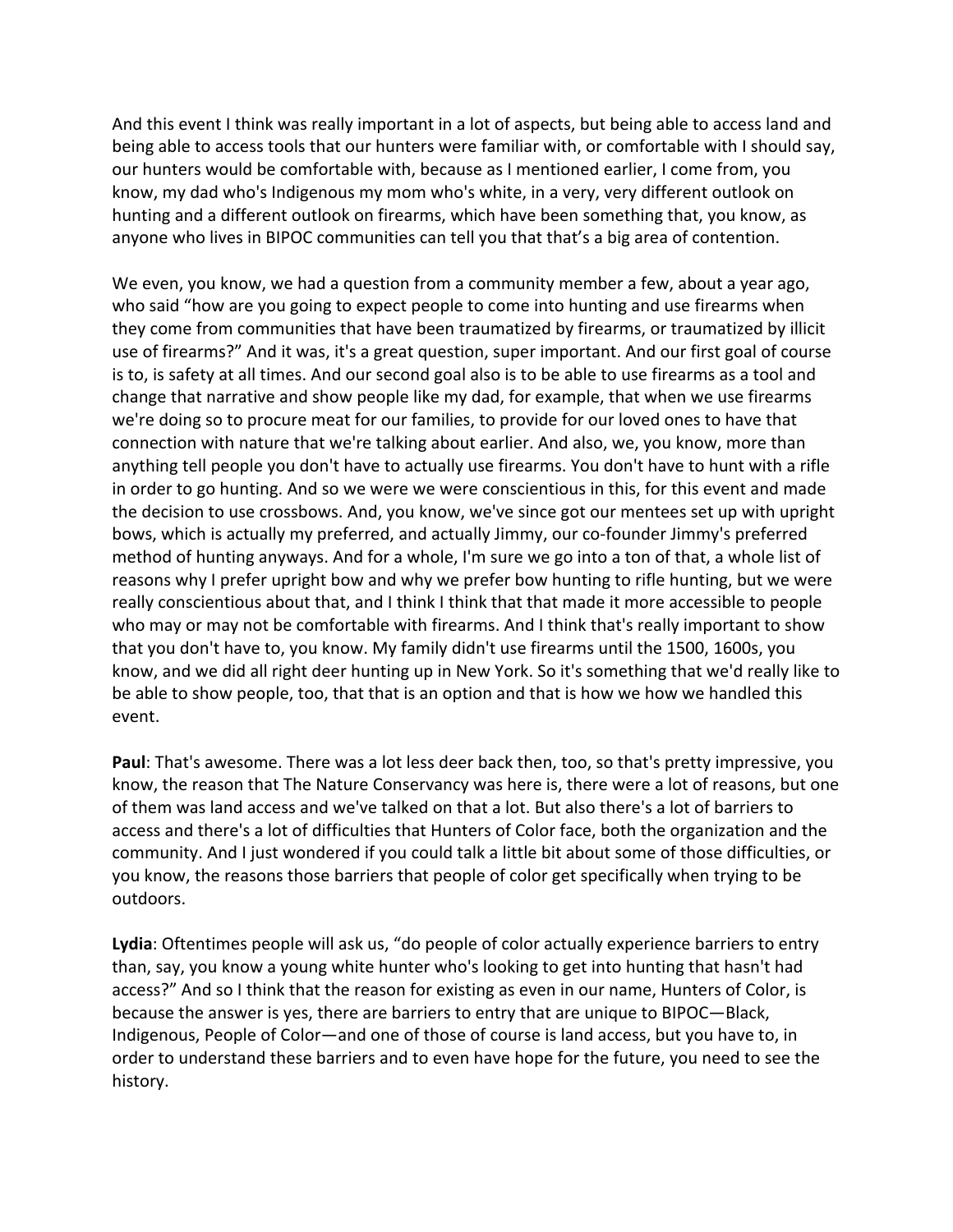I have a degree in history from Oregon State University. And so all of this, to me, is just looking at the history of how we got to this place where 97% of hunters are white. And first and foremost, you know, we have the removal of Indigenous peoples from our land, and then we have redlining, where you know, not only when Black Americans were emancipated and made the move from the south up to the north or even the other migration moving into urban centers for jobs. The USDA actually had legally outlined laws to where people of color, especially Black people, could move into certain neighborhoods where they, so they wouldn't decrease the value of white neighborhoods. And that racism and that redlining that went into building our communities, you know, people who live in New York, for example, are well aware of the segregation still in towns and cities, even in New York City itself, and so, that didn't happen on accident.

And that, in being able to understand that background you understand then that that nice property that had the access to the hunting lands or that property that had a couple acres on it, that wasn't set aside for people of color, that was set aside for the people the USDA thought would make the neighborhoods appreciate more, and that was set aside for white Americans, and so even that redlining. And then the same, too, we see in the West Coast with the creation of Chinatowns where Asian people were not allowed to live in certain parts of town—that wasn't an accident either.

And so what we see, that redlining, and the lack of access to property, huntable property or huntable land, or even access to land through private property, that's a huge barrier to entry that I think The Nature Conservancy is well aware of and which is why you, Paul, birthed this idea for an equitable hunting program. But then some of the other barriers to entry really quick here as I know, I'm sorry, there's so many and it's hard for me to not dive into every single one, but some of the other barriers to entry are, for example, safety. When we talk about things like feeling comfortable around firearms. We talk about things like feeling comfortable going into a predominantly white space. Hunting is currently dominated by, you know, 97% white and 89% male. Um, and so as women of color, even, as an added level of safety there and accessing spaces that you don't know, you know, you don't know if people are going to be accepting, or kind, or anti-racist, and you don't know if you're going to be safe when you get there, you might not have cell service. So things like that that are actual fears as barriers to entry for BIPOC communities.

And then on top of that the historical generational traumas that have gone into all of our, you know, it's actually scientific now, we've talked about generational trauma for a long time. But now science in our genomes are actually telling us, you know through epigenetics, there are things that are passed down from generation to generation that we didn't really understand through DNA before, we didn't understand it in our genome. But things like generational trauma that are passed down from distrust of the outdoors are distrust of white Americans treating non-white Americans differently in the outdoors and horrible, horrible histories of being pushed off of our ancestral lands and in a distrust there of things being taken from us and even in Black communities and Latino communities of lynchings in the outdoors—things that have caused heavy and great generational traumas to be passed down through the outdoors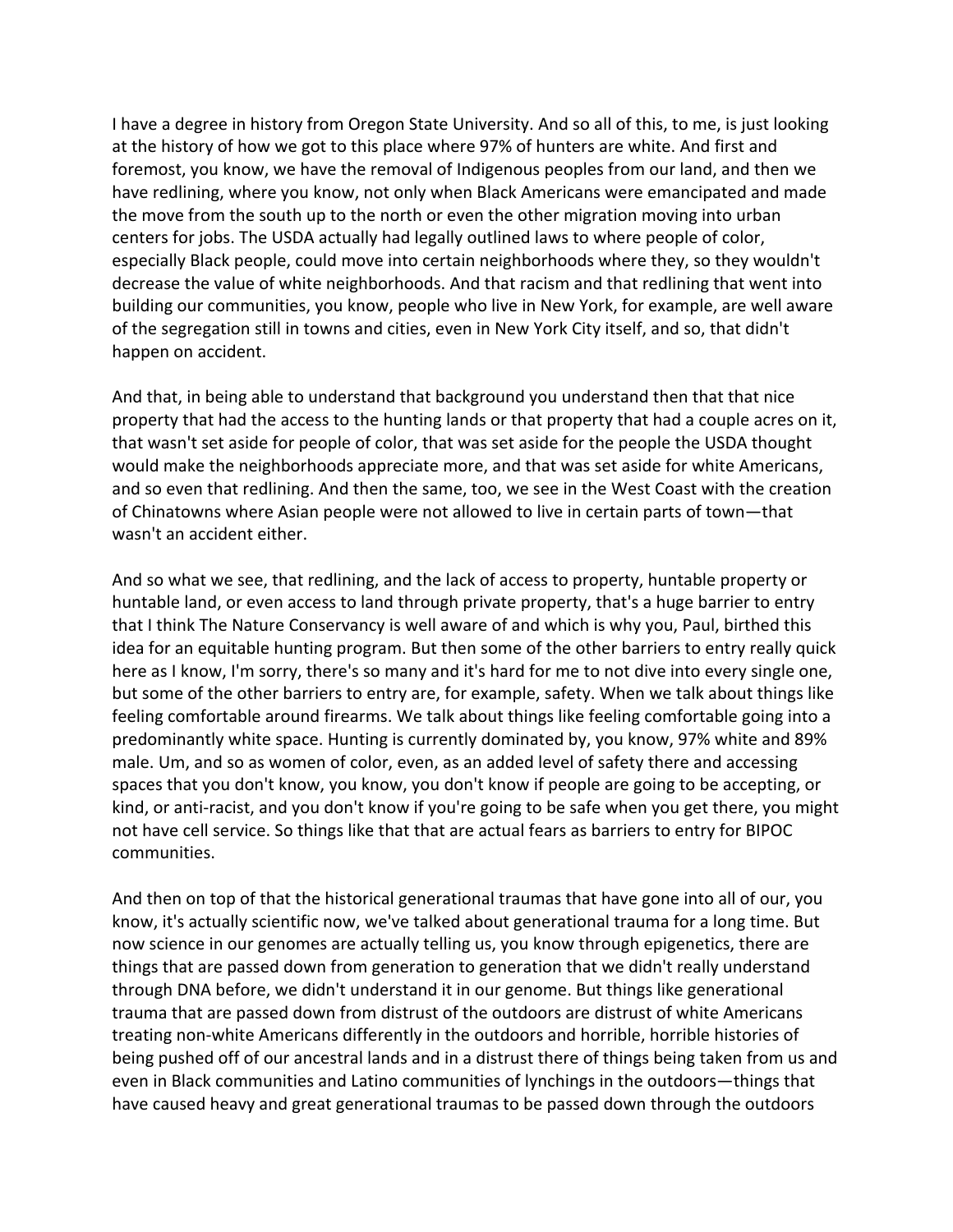that makes sense that we would have more fear, or at least like trepidations, when it comes to accessing the outdoors.

And so those are just some of the barriers, the other, another barrier that I will mention quickly is that 86% of all the wealth in the United States is also owned by white Americans. And so hunting isn't cheap, especially if you live somewhere where you have to buy land access like in the south or Texas, for example, we're 98% of the land is private. You know, where there are areas in this country that have more public land or more Nature Conservancy land where people can go hunt. There are some places where that just isn't the case. And so anyways, those are some of the barriers to entry that we talk about and some of the things that once we understand those barriers, our work is dedicated to breaking down those barriers and to making the outdoors for everyone by recognizing the problems and trying to fix them as best we can.

**Paul**: Thanks for talking about that a little bit. I think it's important that we understand those barriers because, I know you said you spent a lot of time talking about it, but the more we understand barriers it just gives us actions that we can take right to conquer or overcome those barriers or assist. So thank you, I appreciate it.

**Lydia**: I just want to say thank you again for this opportunity. We had such a great time out on The Nature Conservancy's land there in New York and I wanted to ask you, have been meaning to ask you, because it is important, why do you care? You know, why did you invite Hunters of Color out? How did that process happen? And why is it important to you to see more equity in the outdoors?

**Paul**: You know it came from I think just wanting to understand allyship better and figure out what I truly, you know, what allyship truly was and how to actually engage in it. And I come from a background of doers—I like doing things. I'm not big on talking about things. And so I think that was sort of the reason why I wanted to do something but also as somebody who engages in the hunting community, and just in in today's society, the issues around racism, around all of the isms, are obvious to those who look.

And again, I'm not someone that wants to stand by and talk about something—I want to do something. And so to see those injustices and do nothing wasn't an option. So this seemed like an opportunity. Here we are, The Nature Conservancy, as one of the largest private landowners in the country, and it seemed like a pretty small thing to be able to open up a preserve to this type of hunting and so I decided to take action because it seems like a relatively low lift and the need was extremely, was extremely important.

**Lydia**: Yeah, thank you Paul for recognizing that need and recognizing that issue and taking action. I think that that's what is super important when it comes to being an ally, you know, it's more than just your words. You got to, you got to walk the walk if you're gonna talk the talk, and that can be hard to know where to begin. So I commend you for, you know, going out on a